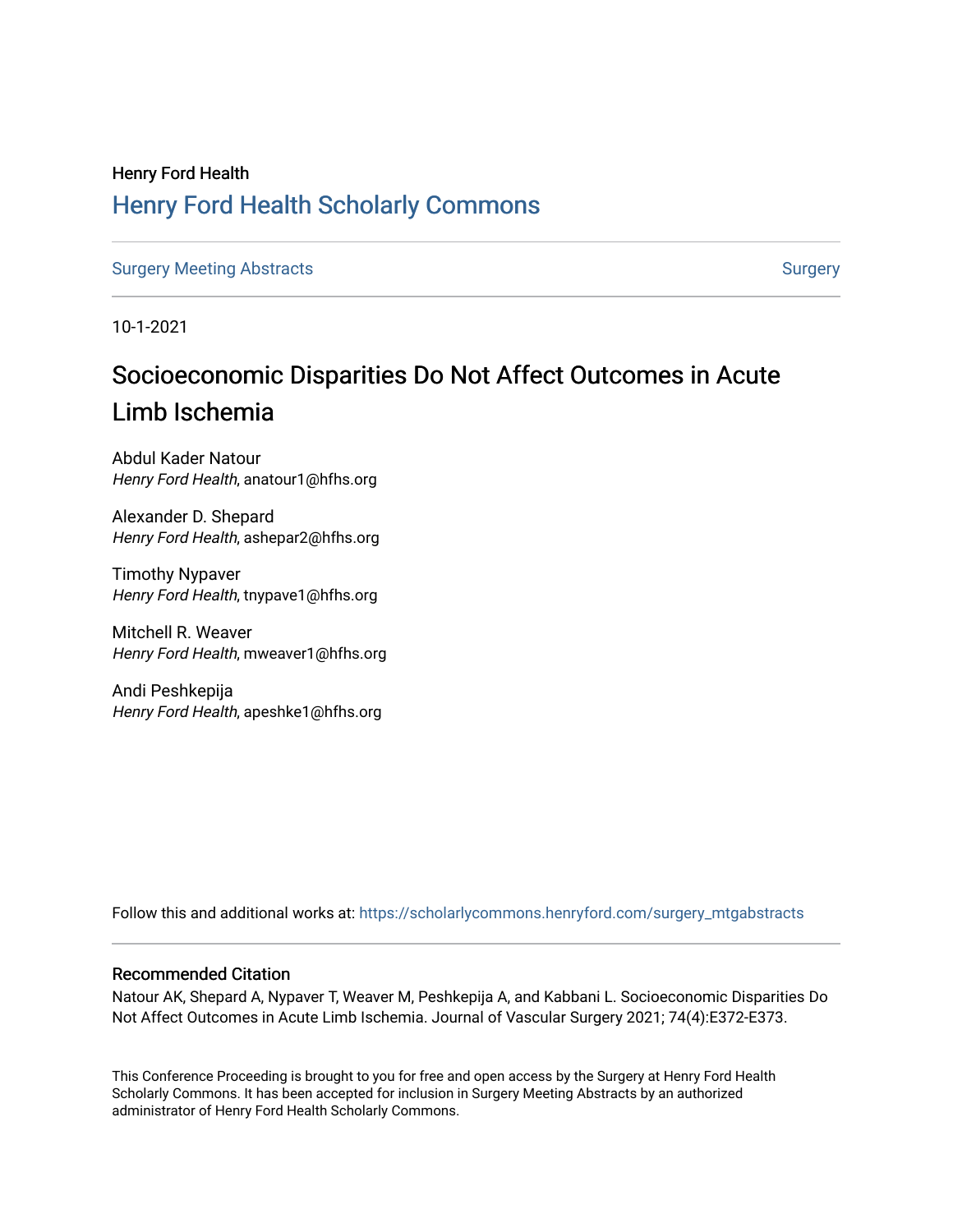95% confidence interval 1.42-6.17;  $P = .004$ ) and WIfI stage 4 at presentation (hazard ratio, 2.23; 95% confidence interval, 1.10-4.52;  $P = .026$ ). The WIfI stage at presentation was similar between the different race groups  $(P = .26)$ 

Conclusions: Despite advances in percutaneous peripheral intervention, CLTI remains a morbid and deadly disease. Even in the endovascular era, nearly one half of all patients presenting with CLTI will lose their limb and/or life within the first year. Although endovascular intervention can reliably restore patency to affected arteries, this appears insufficient to restore most patients to health.



| Number at<br>risk/Time<br>(months) |     |    | 12 | 18 | 24             |
|------------------------------------|-----|----|----|----|----------------|
| Primary<br>patency                 | 74  | 60 |    | 39 | 30             |
| Amputation-<br>free survival       | 137 | 78 | 67 | 50 | 3 <sub>A</sub> |

**Fig.** Cumulative primary patency ( $n = 74$ ) and amputation-free survival (AFS;  $n = 137$ ) after endovascular revascularization for chronic limbthreatening ischemia (CLTI).

Author Disclosures: G. Joshi: None. S. Zhang: None. K. Wang: None. R. El Khoury: None. C. Jacobs: None. J. White: None. L. Schwartz: Ownership interest (e.g. stocks, stock options, or other ownership interest, excluding diversified mutual funds); Company Name; Efemoral LLC. Ownership interest (e.g. stocks, stock options, or other ownership interest, excluding diversified mutual funds); What I/Spouse/Partner Received; Ownership interest. Ownership interest (e.g. stocks, stock options, or other ownership interest, excluding diversified mutual funds); Co-Founder and CMO.

### Socioeconomic Disparities Do Not Affect Outcomes in Acute Limb Ischemia

Abdul Kader Natour, Alexander Shepard, Timothy Nypaver, Mitchell Weaver, Andy Peshkepija, Loay Kabbani. Vascular Surgery, Henry Ford Health System, Detroit, Mich

Objective: The association between socioeconomic status (SES) and outcome after acute limb ischemia (ALI) is largely unknown. We aimed to determine whether SES is associated with worse presentations and outcomes for patients with ALI.

Methods: We performed a retrospective review of a prospectively collected database containing all patients who had presented with ALI between April 2016 and October 2020 to a tertiary care center. SES was quantified using individual variables (median household income, level of education, employment) and a composite endpoint, the neighborhood deprivation index (NDI). The NDI is a standardized and reproducible index that uses census tract data, with a higher number indicating lower SES status. The NDI summarizes eight domains of socioeconomic deprivation. ALI severity was categorized using the Rutherford classification. The associations between SES and the severity of ALI at presentation and between SES and the outcomes were analyzed using bivariate analysis of variance, an independent  $t$  test, and multivariate logistic regression, as appropriate.

Results: During the study period, 278 patients were treated for ALI, of whom 211 had complete SES data available. Their mean age was 64 years; 55% were men and 57% were white. The Rutherford classification of

disease severity was grade 1, 2a, 2b, and 3 for 6%, 54%, 32%, and 8%, respectively. Patients with a low SES status using the NDI were more likely to have a history of peripheral arterial disease and chronic kidney disease at presentation (Table). The etiology (thrombotic vs embolic) was not associated with SES. No significant differences were seen between SES and the severity of ALI at presentation ( $P = .96$ ) or the treatment modality ( $P = .80$ ). We found no association between SES and either 30-day or 1-year limb loss or mortality (Table). Lower SES (higher NDI) was associated with increased 30-day readmissions ( $P = .021$ ). This association persisted on multivariate analysis ( $P = .023$ ).

Conclusions: SES was not associated with the severity of ALI at presentation. Although SES was associated with the presence of peripheral arterial disease and chronic kidney disease at presentation and higher readmission rates for patients with ALI, SES was not a predictor of short-term or 1-year limb loss or mortality. In the present study, ALI presentation and treatment outcome were independent of SES.

Table. Difference in mean NDI stratified by comorbidity, disease severity at presentation, and outcome

| <b>Variable</b>         | NDI              | P value |
|-------------------------|------------------|---------|
| Baseline characteristic |                  |         |
| <b>Diabetes</b>         |                  | .19     |
| <b>No</b>               | $0.19 \pm 0.91$  |         |
| Yes                     | $0.36 \pm 1.00$  |         |
| <b>HTN</b>              |                  | .06     |
| <b>No</b>               | $0.033 \pm 0.92$ |         |
| Yes                     | $0.32 \pm 0.95$  |         |
| <b>CAD</b>              |                  | .36     |
| <b>No</b>               | $0.21 \pm 0.91$  |         |
| Yes                     | $0.33 \pm 1.00$  |         |
| <b>PAD</b>              |                  | .01     |
| <b>No</b>               | $0.074 \pm 0.85$ |         |
| Yes                     | $0.39 \pm 0.99$  |         |
| <b>HLD</b>              |                  | .06     |
| <b>No</b>               | $0.36 \pm 1.01$  |         |
| Yes                     | $0.14 \pm 0.86$  |         |
| CHF                     |                  | .40     |
| <b>No</b>               | $0.22 \pm 0.96$  |         |
| Yes                     | $0.34 \pm 0.91$  |         |
| <b>CKD</b>              |                  | .04     |
| <b>No</b>               | $0.17 \pm 0.91$  |         |
| Yes                     | $0.49 \pm 1.01$  |         |
| Cancer                  |                  | .70     |
| <b>No</b>               | $0.27 \pm 0.94$  |         |
| Yes                     | $0.19 \pm 1.03$  |         |
| Smoker                  |                  | .72     |
| <b>Never</b>            | $0.17 \pm 0.93$  |         |
| Previous                | $0.31 \pm 0.99$  |         |
| Current                 | $0.22 \pm 0.91$  |         |
| Rutherford class        |                  | .96     |
| T                       | $0.37 \pm 0.75$  |         |
| 2a                      | $0.23 \pm 0.96$  |         |
| 2 <sub>b</sub>          | $0.27 \pm 0.99$  |         |
| 3                       | $0.30 \pm 0.94$  |         |
| Etiology                |                  | .43     |
| Embolic                 | $0.32 \pm 0.98$  |         |
| Thrombotic              | $0.19 \pm 0.95$  |         |
| Intervention            |                  | .80     |
| Endovascular            | $0.23 \pm 0.78$  |         |

(Continued on next page)